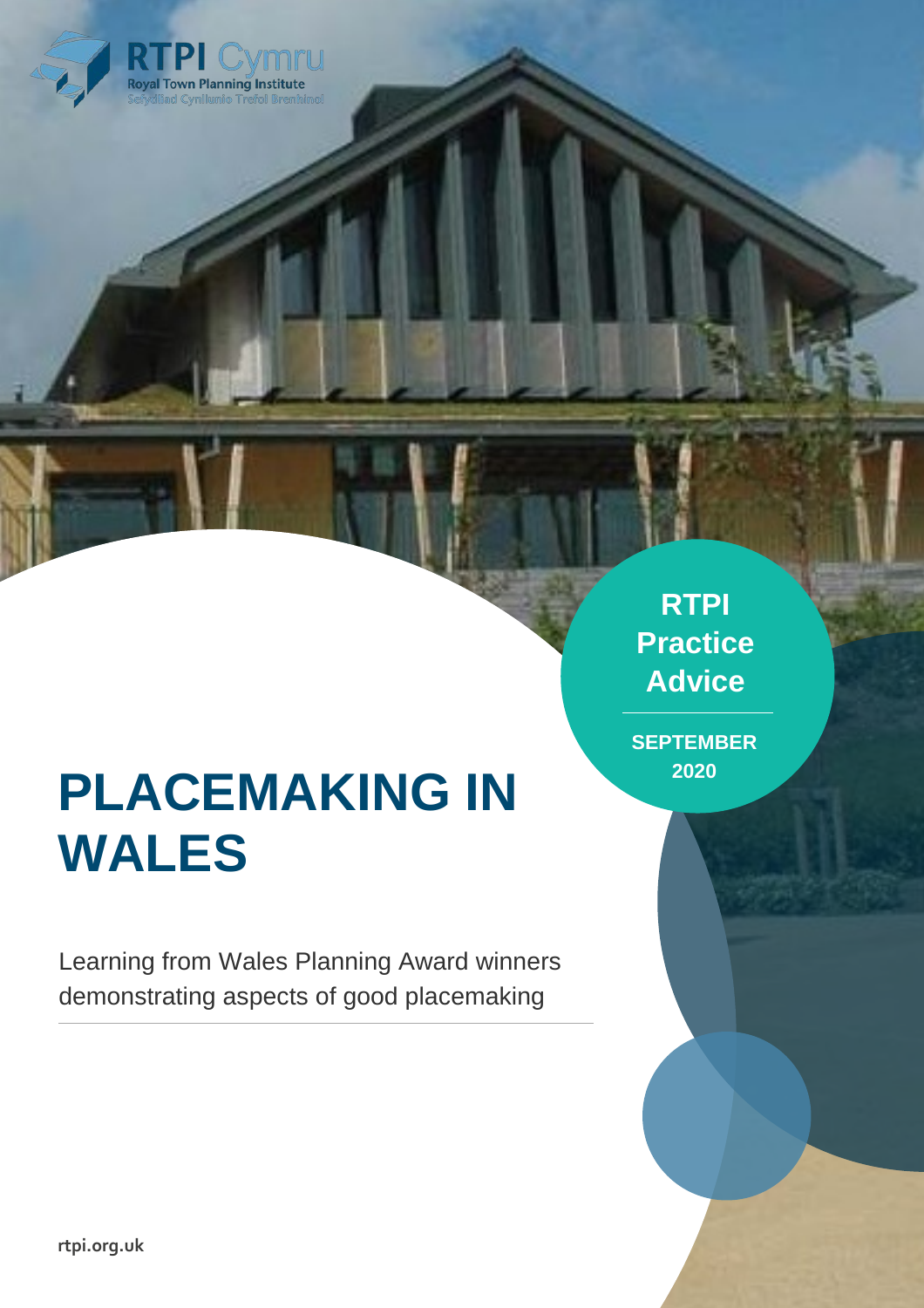# **FOREWORD**

The Planning profession has often played a secondary role to others in the built environment in respect of placemaking.

This Practice Advice Note provides some excellent case studies to show that planners can be extremely influential in setting the context and driving successful place outcomes. The interdisciplinary understanding and training of planners is often not fully appreciated; nor is our willingness to work with other specialists to seek good place outcomes. This is core to what we do. No project exists in isolation and our understanding of context to a site is key. This may be physical, social, cultural or environmental. As a planning profession this is integral to our work.

In addition, the need to consider and drive climate mitigation in our built environment through a holistic appreciation of place has never been more important. Taking a local approach to transportation, energy supply, provision of green infrastructure and public realm is vital to give our places an identity and sense of community. In this respect this collection of exemplar projects makes a significant contribution to articulating 'what good looks like' and I hope it will assist in giving practical expression to the aims of the Placemaking Wales Charter.

Simon Power MRTPI Chair RTPI Cymru

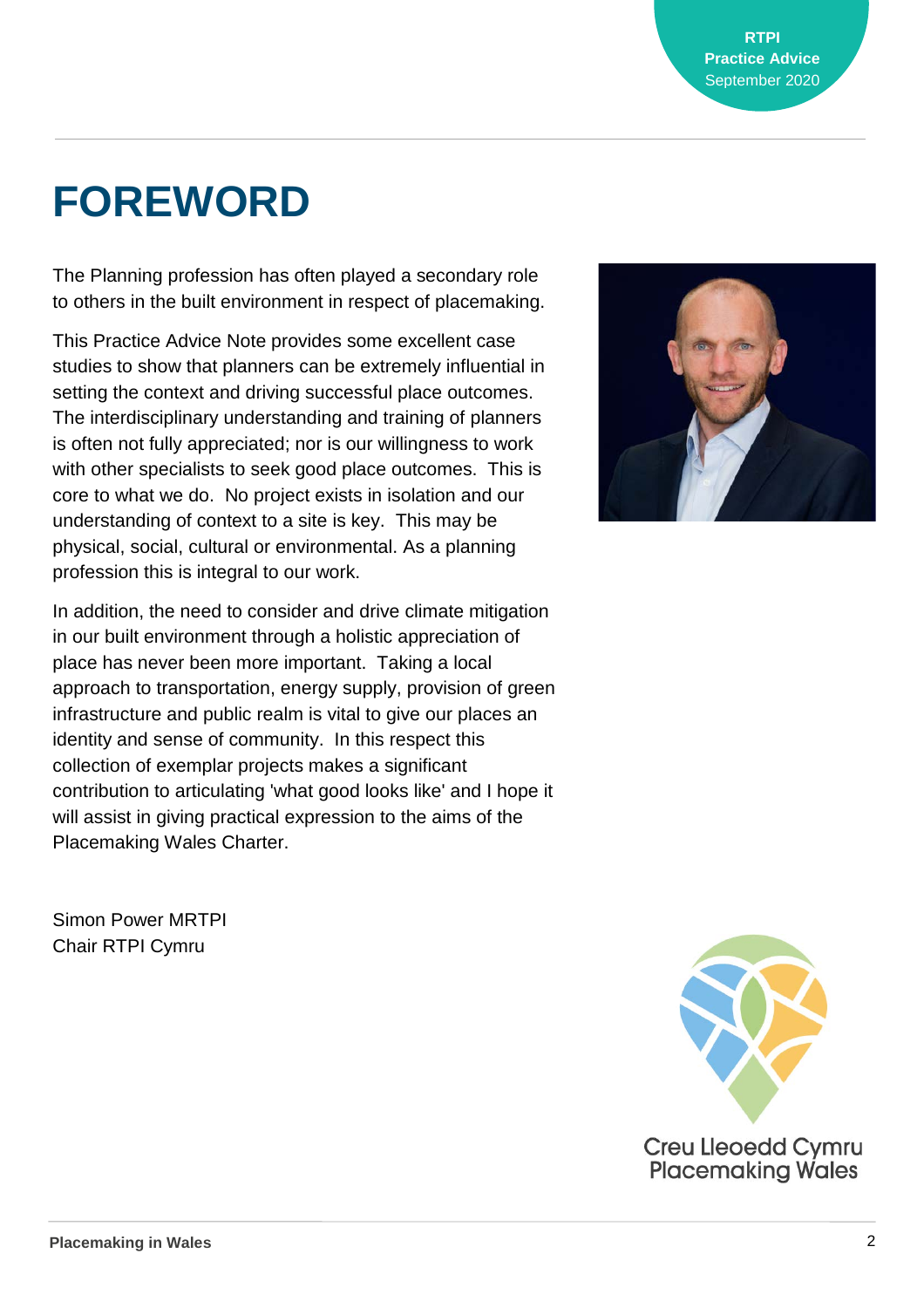# **Introduction**

Planning Policy Wales (PPW) Edition 10 (December 2018) puts placemaking at the heart of planning policy in Wales, delivering the aspirations of the Well-being of Future Generations Act 2015.

**"'Placemaking' is a holistic approach to the planning and design of development and spaces, focused on positive outcomes"**

Planning Policy Wales Edition 10

The [Placemaking Wales Charter](http://www.rtpi.org.uk/placemakingwales) has been developed in collaboration with the multi-disciplinary Placemaking Wales Partnership, comprising stakeholders representing a wide range of interests involved with placemaking in Wales. The Charter reflects the collective and individual commitment of these organisations, including the RTPI, to support the development of high-quality places across Wales for the benefit of communities. The Charter promotes the following principles in planning our places: **people and community, location, movement, mix of uses, public realm, and identity**.

**"Placemaking adds social, economic, environmental and cultural value to development proposals resulting in benefits which go beyond a physical development boundary and embed wider resilience into planning decisions".**

Planning Policy Wales Edition 10

The RTPI celebrates outstanding projects that demonstrate the power of planning and place making through our awards. This collection of projects from the RTPI's Wales Planning Award from across Wales reflects the diversity of planning achievements, whether in urban or rural areas, large or small in scale, involving new development, regeneration or conservation. These case studies have been selected to draw out the six aspects of placemaking identified through the Placemaking Wales Charter. They highlight how planning and planners work to create sustainable places for us to live, work and enjoy and the importance of placemaking and partnership working.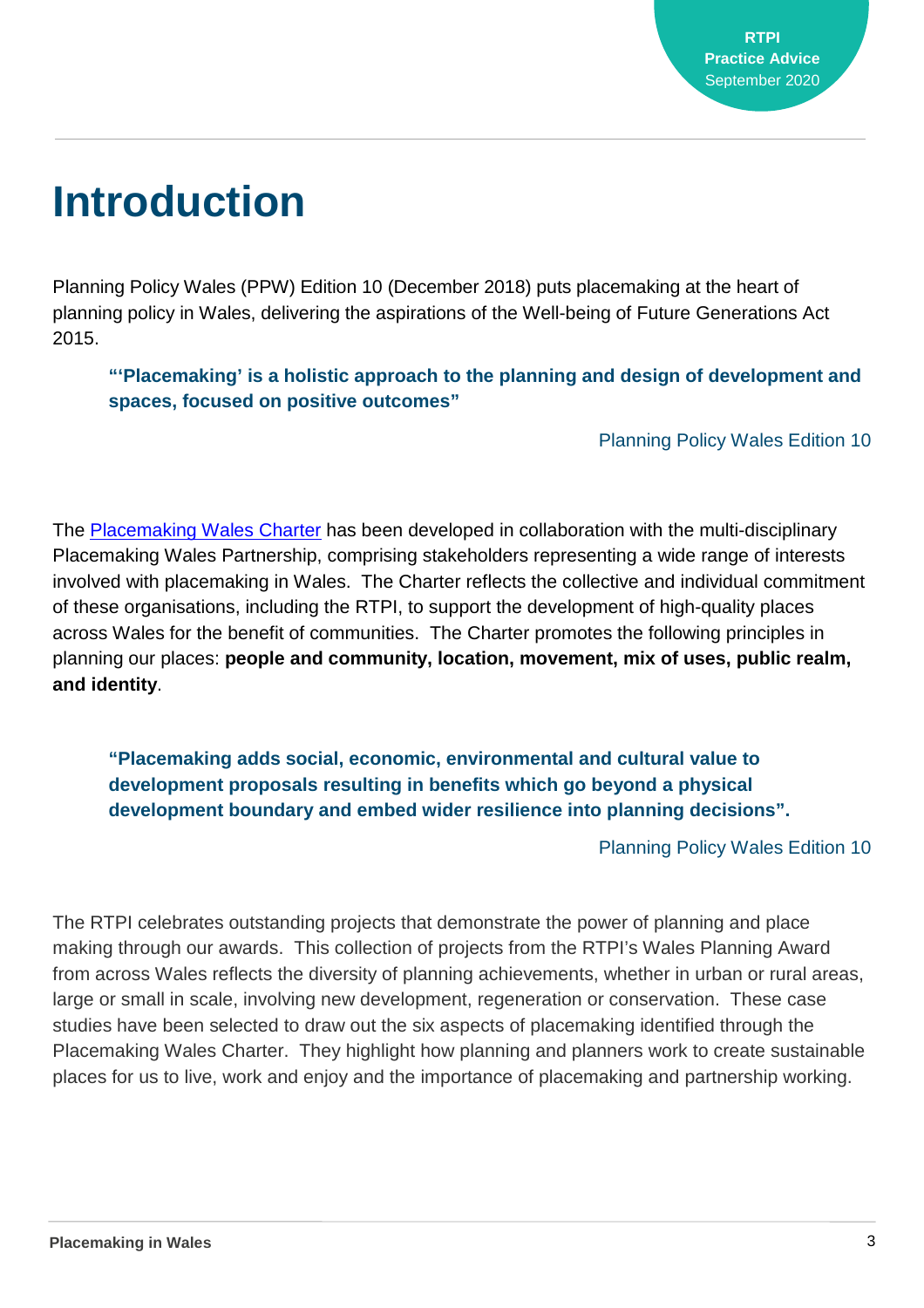# **People and Community**

**"The local community are involved in the development of proposals. The needs, aspirations, health and well-being of all people are considered at the outset. Proposals are shaped to help to meet these needs as well as create, integrate, protect and/or enhance a sense of community and promote equality."** 

*Placemaking Wales Charter 2020*

#### **The Jennings, Porthcawl**

This well-known but under-used Grade II listed building was redeveloped to provide a restaurant, cafe and live work units, forming an active hub at Porthcawl seafront. The aim was to bring this building back into active use for local people and visitors alike and it is now a catalyst for further regeneration of the area.



There was significant pre application discussion between the Local Planning Authority (Bridgend) and Cadw. Porthcawl Civic Trust provided an important source of local knowledge and were instrumental to ensuring the integrity of the building was maintained. They were also influential in ensuring residents and businesses were informed of the proposals as they progressed, which enabled a smooth relationship between the listed building consent and the planning application process.

By using community engagement to inform the project, a heritage building was brought back into sustainable use in a way that keeps their future use flexible.

### **Ysgol Craig y Deryn, Snowdonia**

Falling pupil numbers in local primary schools prompted a re-organisation of schools in Gwynedd, involving the closure of four primary schools and the construction of a new, larger school on the edge of the village of Llanegryn. The new the school was seen as providing long-term stability for the education of children of the area through the medium of Welsh and providing community facilities to adults and children alike.

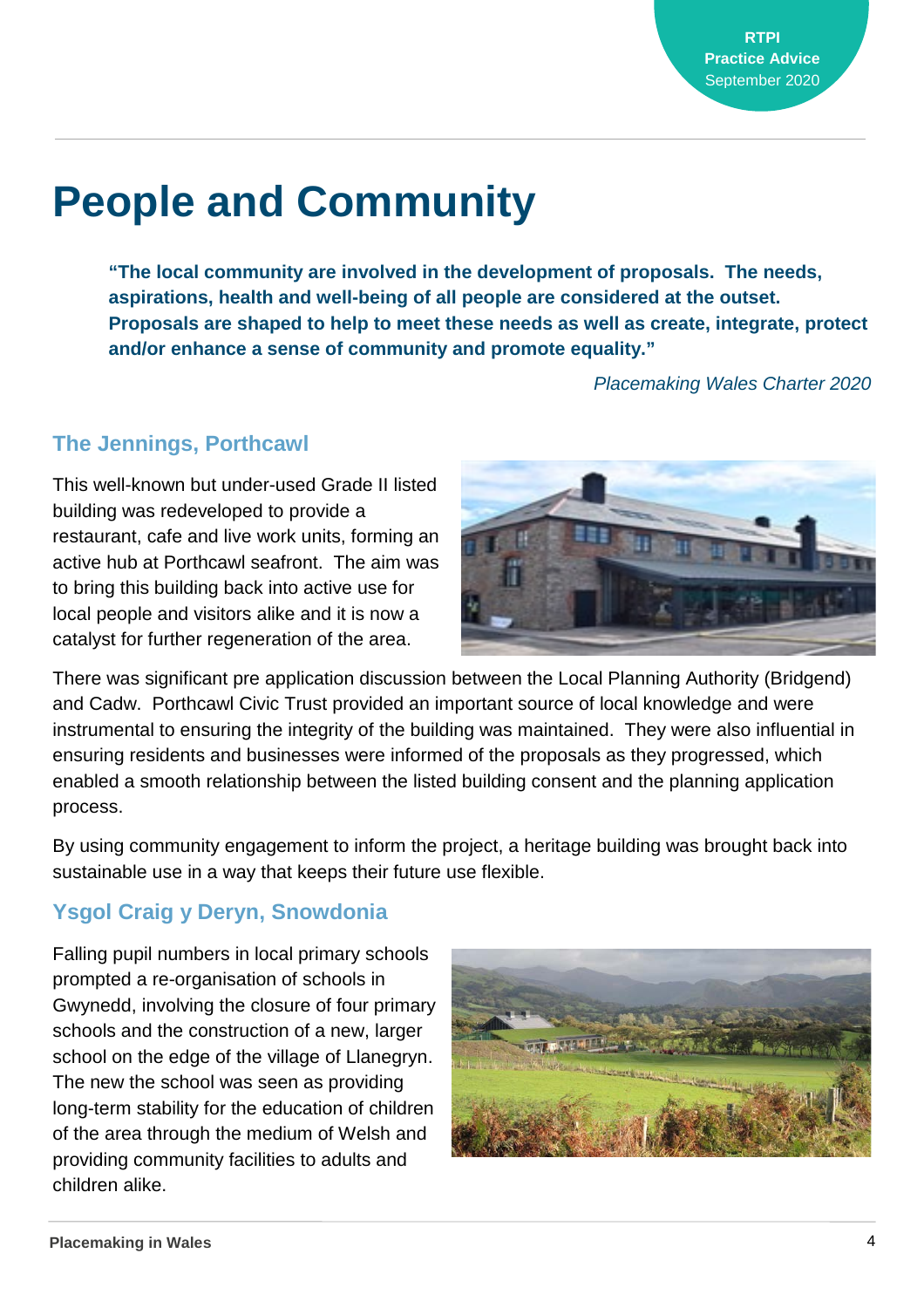The project posed the challenge of siting a large building into the sensitive landscape of the Snowdonia National Park, whilst at the same time ensuring that the character of the village was safeguarded. A collaborative approach was adopted with Gwynedd Council as the client, the design team of architects, engineers, landscape architects and ecologists and Snowdonia National Park Authority as the Local Planning Authority.

The design and choice of materials were successfully integrated into the setting which embraced the low rise of the slate roofed village and the mountains in the distance.

One of the opportunities presented by the project was to incorporate modern technologies to achieve substantial energy savings, including solar heating, rainwater harvesting and biomass heating contribute to this aim. It is estimated that the building produces about 10% of the CO<sup>2</sup> emissions produced by the former schools. The scheme achieved its BREEAM Excellent and EPC "A" rating.

Despite the contentious background of the project, the quality of the facilities provided by the school have proved to be an overwhelming success. It sought to reinforce a sense of place, social well-being and the linguistic heritage of the local area through a range of effective learning environments and community resources to benefit and sustain future generations.

### **Rhyl High School, Rhyl**

This project was not just about providing a replacement fit for purpose building for the high school and co locating it with the nearby special educational needs school, but was also about improving the pupils' life chances and generating confidence within the local community about its future.

The nature and extent of the consultation process ensured community ownership of the



building. Together with its well thought through design, it achieves its aim of providing a place of inspiration and learning for the community.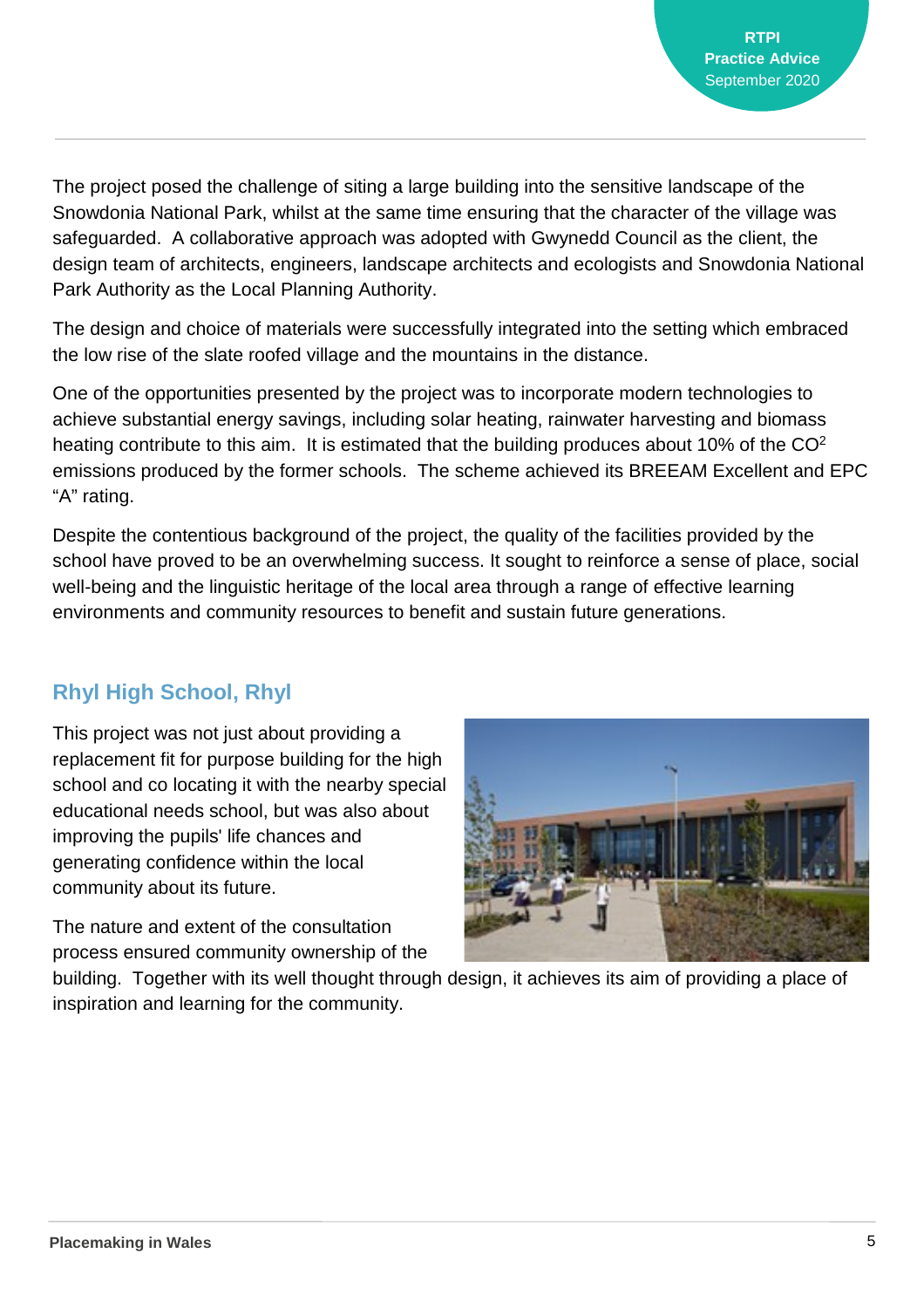# **Location**

**"Places grow and develop in a way that uses land efficiently, supports and enhances existing places and is well connected. The location of housing, employment and leisure and other facilities are planned to help reduce the need to travel."**

*Placemaking Wales Charter 2020*

#### **Merritor site, Cwmbran**

This regeneration of a contaminated brownfield site for a mixed use employment led scheme included a foodstore, designed to function as an edge of centre store whilst providing physical and visual integration with Cwmbran town centre and a remediated area with outline consent for the development of offices, hotel with ancillary pub/restaurant, car parking and public realm. The scheme involved a holistic approach to the site to retain factory employment and to support the important town centre.



The scheme aimed to promote behavioural change by providing substantially better links to the town centre and railway station.

#### **Flint Walks Housing Scheme, Flintshire**



Flint Walks involved the replacement of 1950s maisonettes with 92 council-built, affordable, energy efficient homes in the heart of Flint on a brownfield site which had been unattractive to the private market without substantial subsidy. A key feature of the scheme is that it has resulted in the integration of the site into Flint town centre when previously it had provided a negative physical barrier between the town and locations beyond the site.

Permeability was key to the community, who asked for a wide open link to the town, so that the housing area became part of the town and not a physical barrier, as in the past. The scheme matured as a result of involvement rather than consultation, reflected in the fact that no planning objections were received from the community at the planning application stage.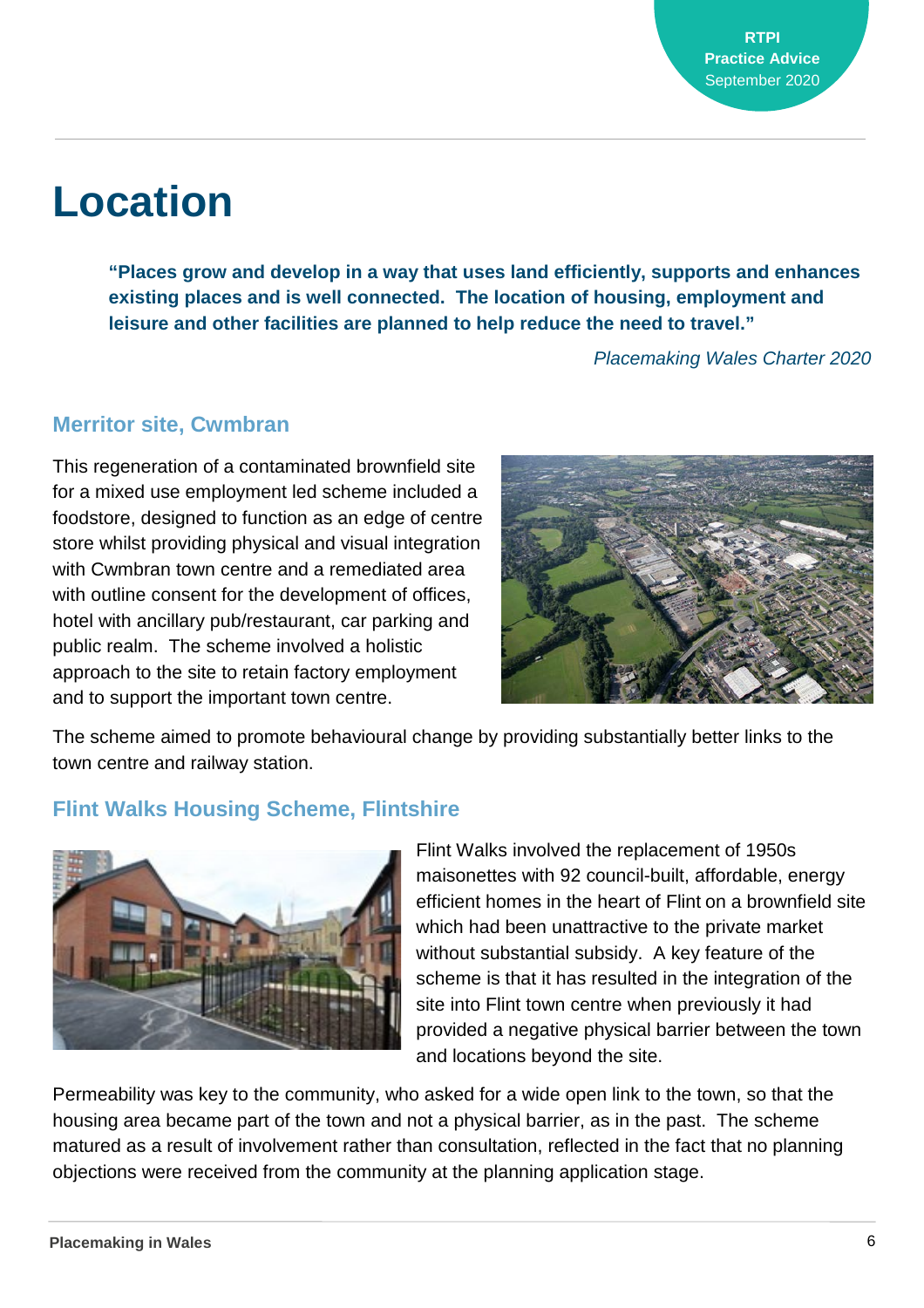The outcome has resulted in a reinvigorated sense of place and sense of community at this location. Residents now respect this area and feel safe, as a resulted of the design and layout of the scheme, borne from the early discussions between the developer and the planners.

# **Identity**

**"The positive, distinctive qualities of existing places are valued and respected. The unique features and opportunities of a location including heritage, culture, language, built and natural physical attributes are identified and responded to."**

*Placemaking Wales Charter 2020*

### **Yr Ysgwrn, Snowdonia National Park**

This project was to conserve and develop Yr Ysgwrn, home of Hedd Wyn, into a sustainable visitor destination. Hedd Wyn, one of Wales' most well-known poets, was killed at the Battle of Passchendaele and was subsequently awarded the bardic chair at the National Eisteddfod 1917.



The challenge was to conserve the existing site and its listed building, its historic and cultural significance and its remarkable sense of place, while developing a visitor

experience as well as providing a home for the family to remain and continue to farm. The development involved adaptation of the original home, provision of a new car park, a new agricultural barn and the removal of a modern barn and extension from Yr Ysgwrn.

There was a strong involvement of both Cadw and planners, from start to finish, with considerable work prior to the final submission of the listed building consent and planning application. This included engagement with the family, local community and businesses with regard to the various options.

This is an excellent example of rural diversification and mixed use, combining traditional with modern, whilst in a National Park setting with historic / cultural and modern day agriculture, working side by side.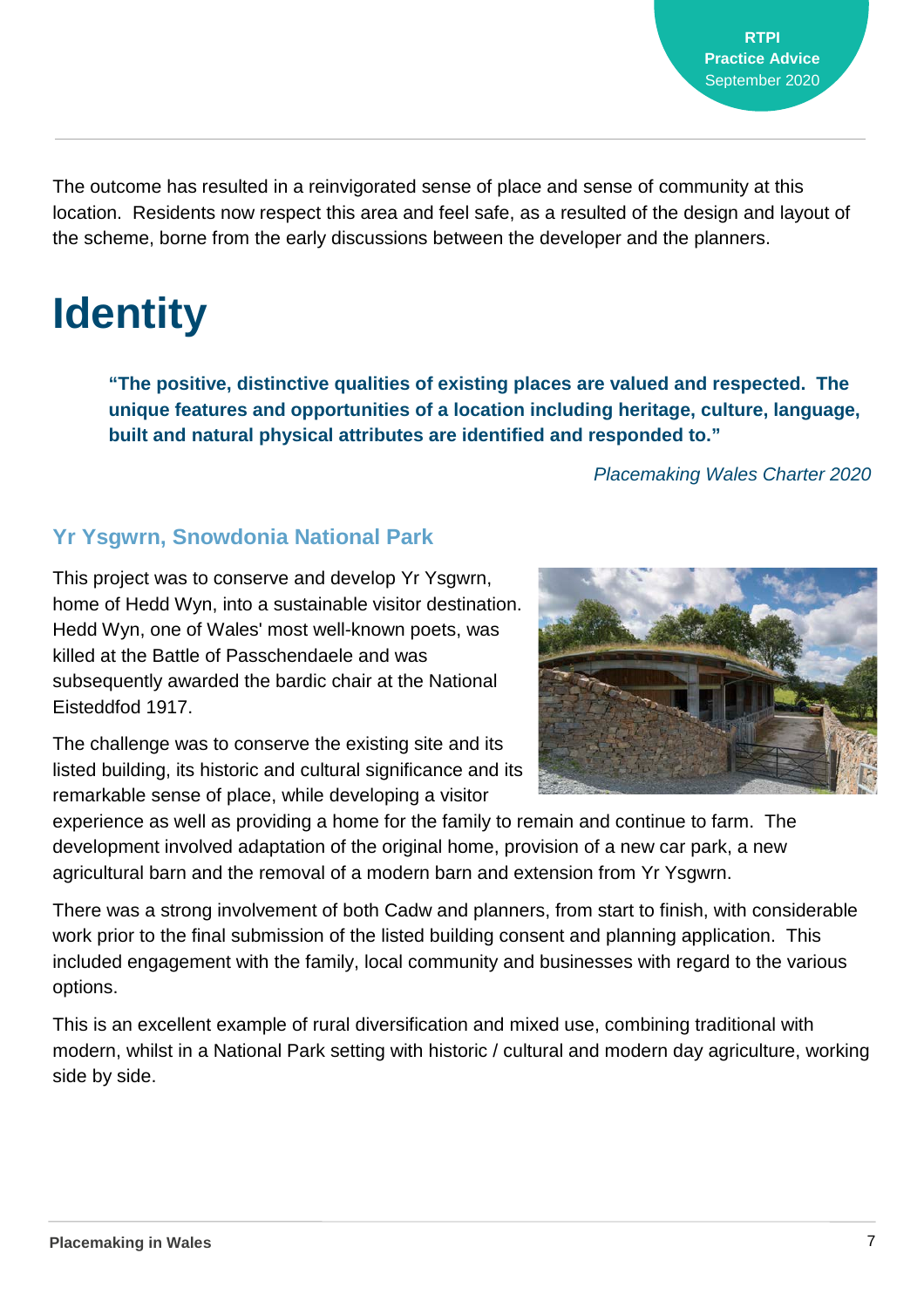**RTPI Practice Advice** September 2020

#### **The National Lido of Wales, Pontypridd**



The National Lido of Wales, along with the adjacent flagship play area, is a project among a suite of planning and regeneration interventions aimed at enhancing the role of Pontypridd in the Capital City Region. The project involved the restoration of a derelict Grade II listed 1920's lido into a regional visitor attraction, which in turn would contribute to the enhancement of the neighbouring park and Pontypridd town centre.

The scheme has expertly balanced sympathetic restoration and conservation alongside stylish

and contemporary new build in an art deco style. It has restored and preserved a unique part of Britain's heritage, and opened it up for a new generation to enjoy and experience, and is the only fully operational lido in Wales.

### **Caeau Mynydd Mawr Special Area of Conservation: Supplementary Planning Guidance and Marsh Fritillary Project, Carmarthenshire**

The project manages the impacts of development in the Cross Hands Economic Growth Area on the Marsh Fritillary butterfly, one of the features of the [Caeau Mynydd Mawr Special Area of Conservation](https://www.carmarthenshire.gov.wales/home/council-services/planning/biodiversity/marsh-fritillary-project/#.Xw3H5ulYbmU) (SAC), which is situated within the growth area. The project provides a structured solution for developers wishing to develop land in the area as it delivers the necessary mitigation required in order that each development is compliant with the legislation. It secures the long term management of the marshy grassland habitat on which the Marsh Fritillary butterfly depends, and for which the Caeau Mynydd Mawr SAC has been designated.



Supplementary Planning Guidance (SPG) was adopted which provided a clear framework for setting charges for sums against development to provide resilience to the habitat supporting the Marsh Fritillary. The approach provides a proven methodology where development and habitat conservation need to work side by side.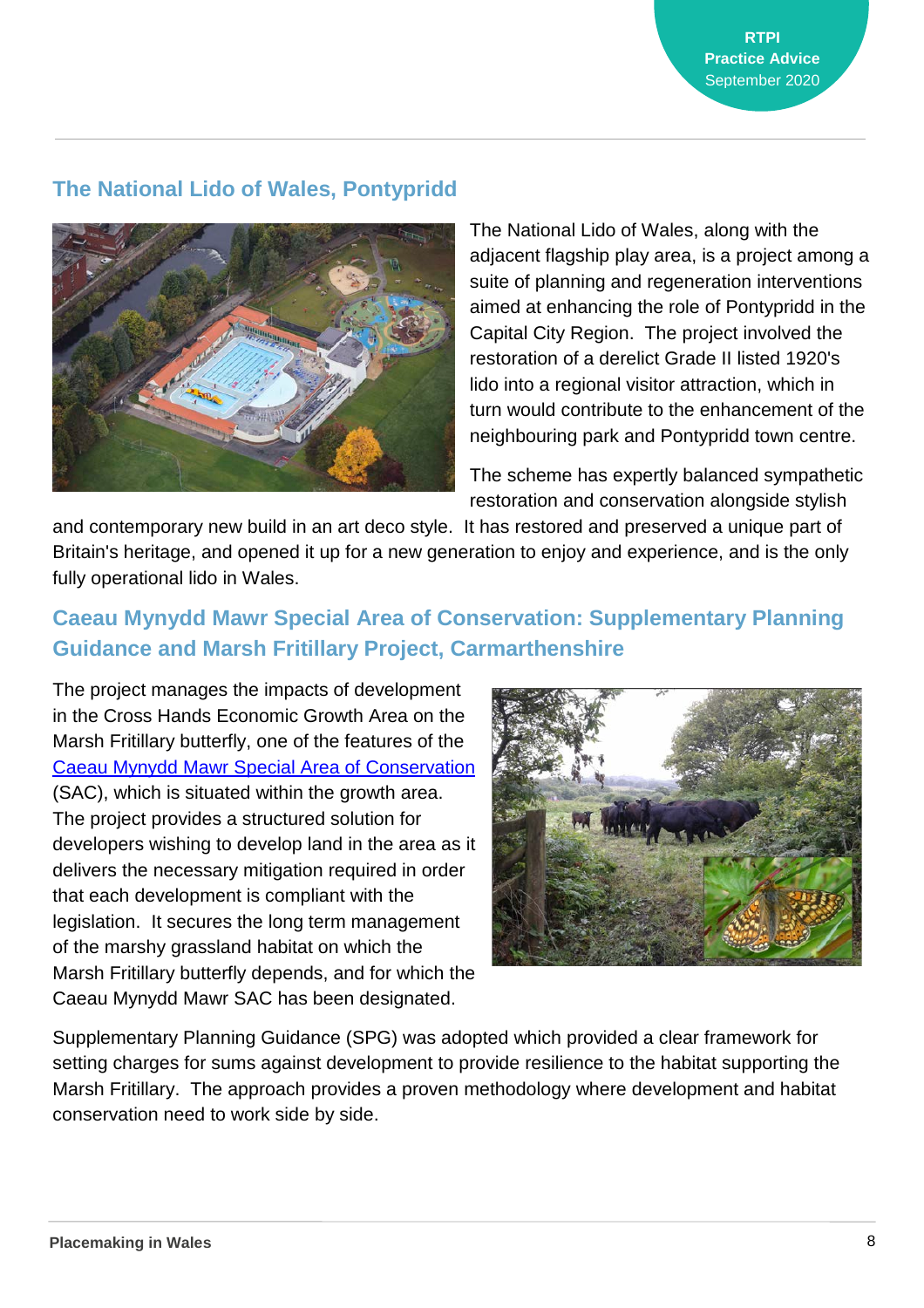# **Public Realm**

**"Streets and public spaces are well defined, welcoming, safe and inclusive with a distinct identity. They are designed to be robust and adaptable with landscape, green infrastructure and sustainable drainage well integrated. They are well connected to existing places and promote opportunities for social interaction and a range of activities for all people."**

*Placemaking Wales Charter 2020*

### **Blaenau Ffestiniog Town Centre**

Investment in the public realm turned around Blaenau Ffestiniog town centre which has been in a spiral of decline. A cross-professional team designed and implemented a high quality public realm scheme, informed by extensive community engagement.

The project used traditional materials in an informed and imaginative contemporary manner to deliver striking public realm that celebrates the history and culture of the slate quarrying town of



Blaenau Ffestiniog, creating a distinct sense of place and increased social cohesion and stimulated economic growth.

#### **Tree Cover in Urban Wales Study**



The Tree Cover in Urban [Wales](https://naturalresources.wales/about-us/what-we-do/green-spaces/urban-trees/?lang=en) study, by Natural Resources Wales is a national study reporting on the extent of tree canopy cover for all of Wales.

The connection with trees' beneficial role to urban society is reinforced through the report. Demonstrating the economic benefits through creating attractive towns, encouraging inward investment, helping retail areas perform better, and providing a cost effective and sustainable alternative to grey infrastructure.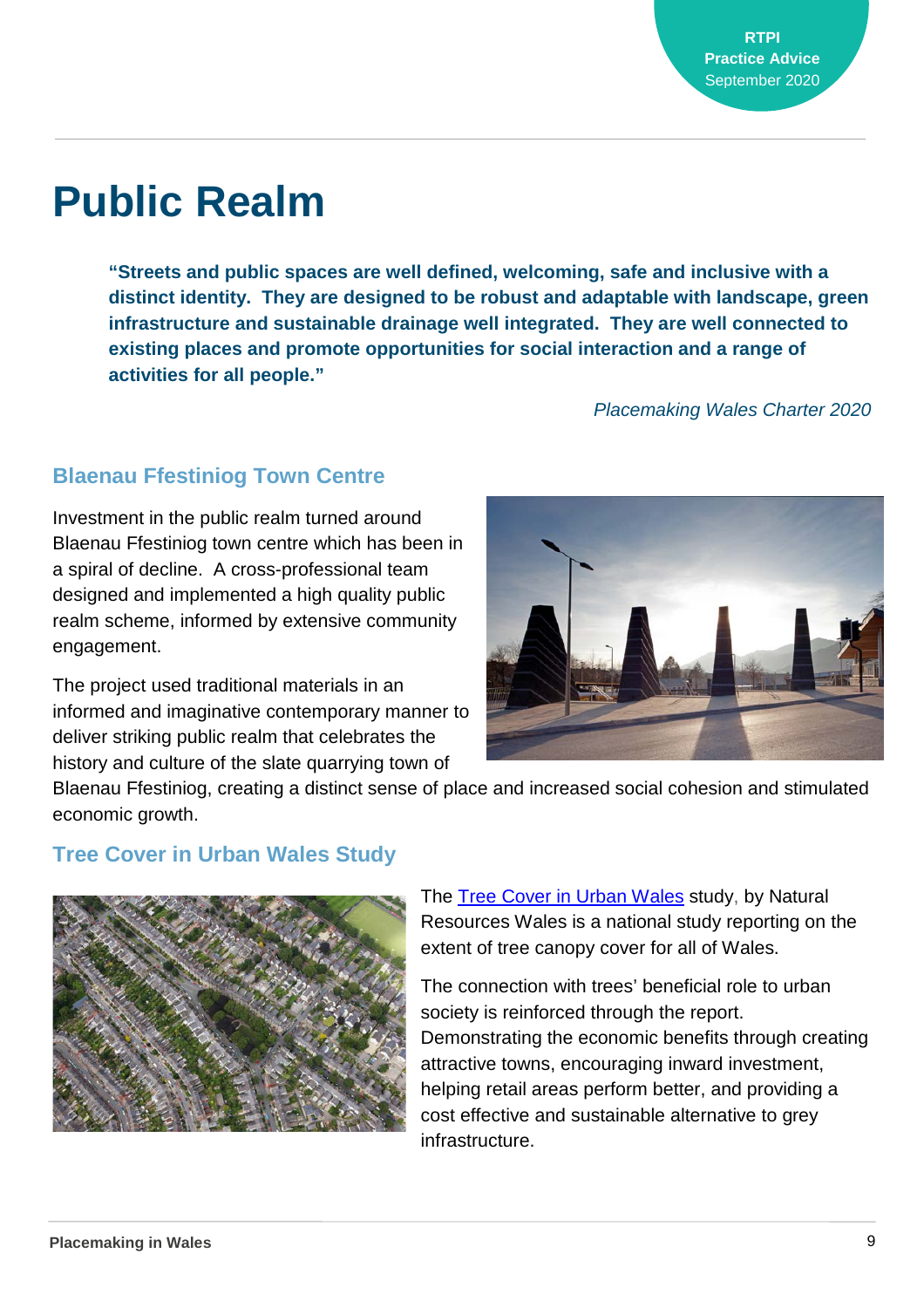It illustrates the benefits to society through increased community cohesion, opportunities for exercise and connection with nature and, by providing inviting and attractive places this leads to lower levels of crime. It also highlights the role many tree species play in removing pollutants and emphasises the need for more trees along transport corridors, given that much of Wales' particulate pollution occurs along highways.

# **Mix of uses**

**"Places have a range of purposes which provide opportunities for community development, local business growth and access jobs, services and facilities via walking, cycling or public transport. Development density and a mix of uses and tenures helps to support a diverse community and vibrant public realm."**

*Placemaking Wales Charter 2020*



### **The Pumphouse, Barry**

The Pump House is a Grade II Listed Building built in the 1880s and previously formed part of Barry's historic dock complex providing hydraulic power to operate coal drops, lock gates, swing bridges and other equipment around the docks. Listed in 1992, it was disused for many years but remains an important local landmark with its imposing 42 metre high chimney, and is one of the few hydraulic pump house buildings which remain in Wales.

The scheme involved the conversion of the pump house to provide a mix of uses including a cafe,

restaurant, 24-hour gym and 15 live/work spaces, creating a vibrant development for this part of the regeneration in Barry.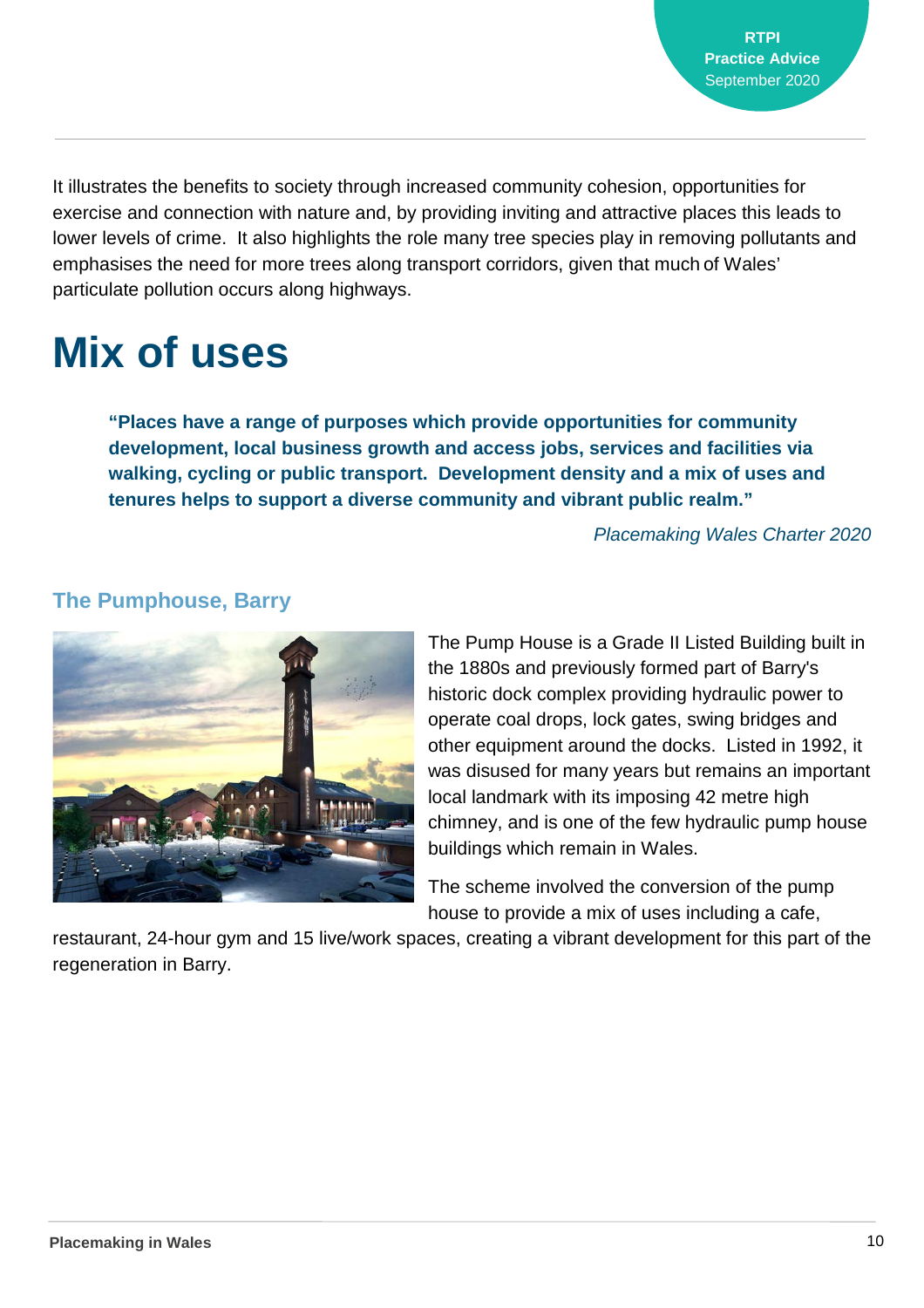### **Movement**

**"Walking, cycling and public transport are prioritised to provide a choice of transport modes and avoid dependence on private vehicles. Well designed and safe active travel routes connect to the wider active travel and public transport network and public transport stations and stops are positively integrated."** 

*Placemaking Wales Charter 2020*

### **Porth Teigr, Cardiff Bay**

Porth Teigr is part of the successful regeneration of Cardiff Bay, reuniting Cardiff with its historic waterfront. The comprehensive master plan adopts an imaginative approach to regenerating a formerly derelict and contaminated brownfield site. In particular, it delivers economic and social benefits by minimising travel demand. It supports sustainable transport through new site linkages, lower car parking provision, green travel plans and public transport revenue support.



The development of Porth Teigr has successfully addressed a number of key issues, including sustainable travel and providing initial public transport revenue support alongside establishing high quality links for non-private car users.

#### **Strategic Cycle Network Plan for Cardiff**



The Strategic Cycle Network Plan for Cardiff has been developed to ensure future investments in cycling are coherent and of a consistently high standard.

The network plans were developed in response to the recognition that there are huge opportunities to improve cycling in Cardiff.

The Strategic Cycle Network promotes sustainable social development, providing an attractive alternative to the private car and is encouraging the uptake of sustainable

forms of transport for more everyday journeys, tackling congestion, delay and reducing transports contribution to air pollution and transport noise.